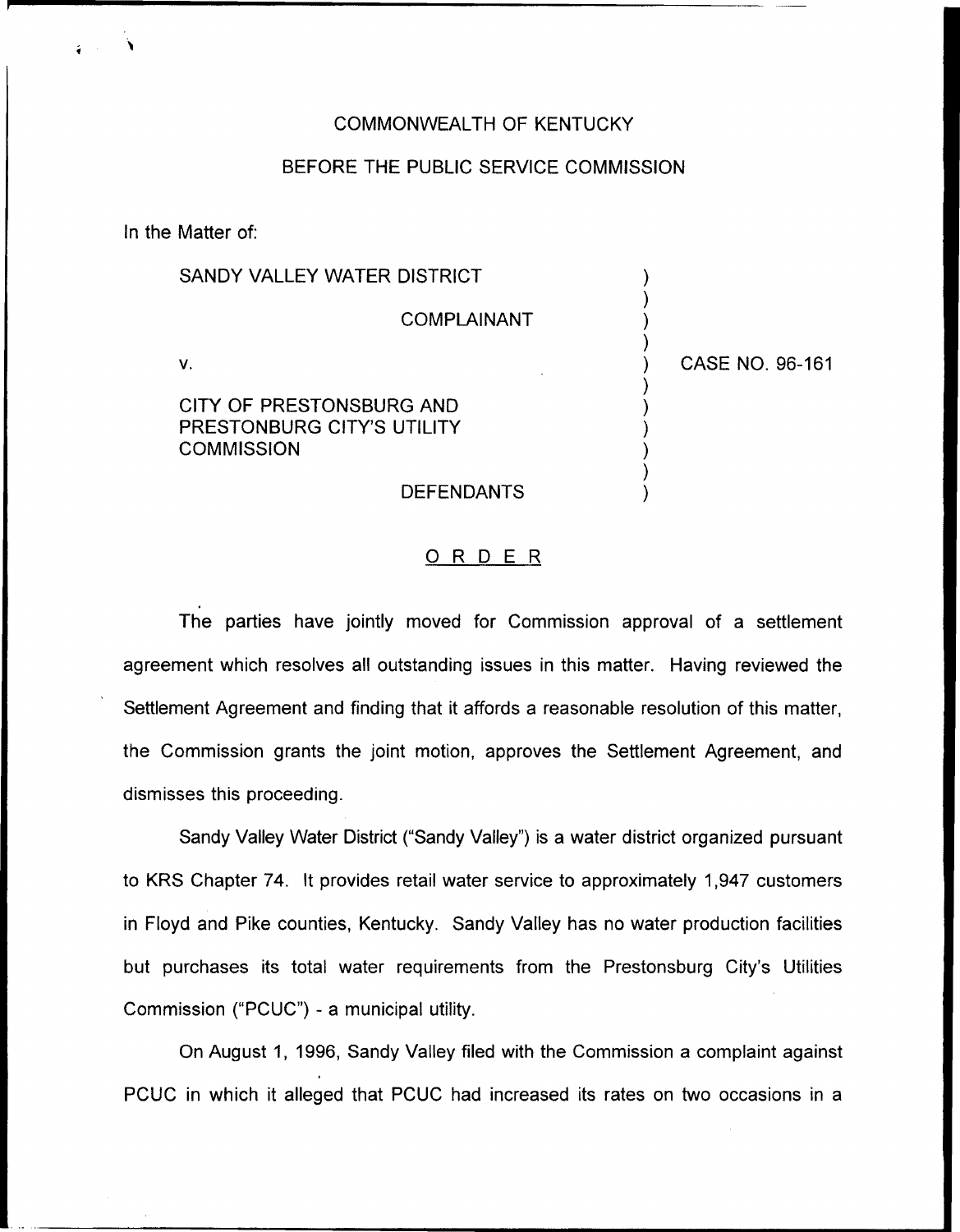manner contrary to the terms of the parties' Water Purchase Contract and that the lawful rate that PCUC could charge for water service was \$1.35 per 1,000 gallons, not PCUC's present rate of \$2.12 per 1,000 gallons. Sandy Valley requested that the Commission reestablish PCUC's rate at \$1.35 per 1,000 gallons or set a new rate for PCUC. It further requested relief from any deficiency that PCUC alleged that the water district owed.

As a result of settlement negotiations lasting several months, the parties on March 18, 1998, submitted a Settlement Agreement for Commission review. The Settlement Agreement resolves the parties' dispute over rate and service issues and replaces the parties' current Water Purchase Contract that was executed in 1981. The parties agree to recognize PCUC's current rates as the appropriate rates for water service to Sandy Valley. PCUC agrees to not modify these rates prior to October 1, 1998. Under the Settlement Agreement, PCUC agrees to increase the maximum quantities which Sandy Valley may purchase monthly from 3,000,000 gallons to 6,000,000 gallons. The Settlement Agreement further establishes a daily maximum for Sandy Valley and provides for an "overrun rate" should Sandy Valley exceed 5 percent of the daily contract maximum volume. The Settlement Agreement discusses in greater detail the parties' relationship and their responsibilities and rights arising out of their contractual relationship.

 $\ddot{\mathbf{1}}$ In May, 1993, PCUC notified Sandy Valley that its rate would increase from \$1.77 per 1,000 gallons to \$2.12 per 1,000 gallons. In August 1994, PCUC began billing Sandy Valley at this new rate. Sandy Valley refused to pay the increased rate and continued making payments to PCUC based upon a rate of \$1.77 per 1,000 gallons.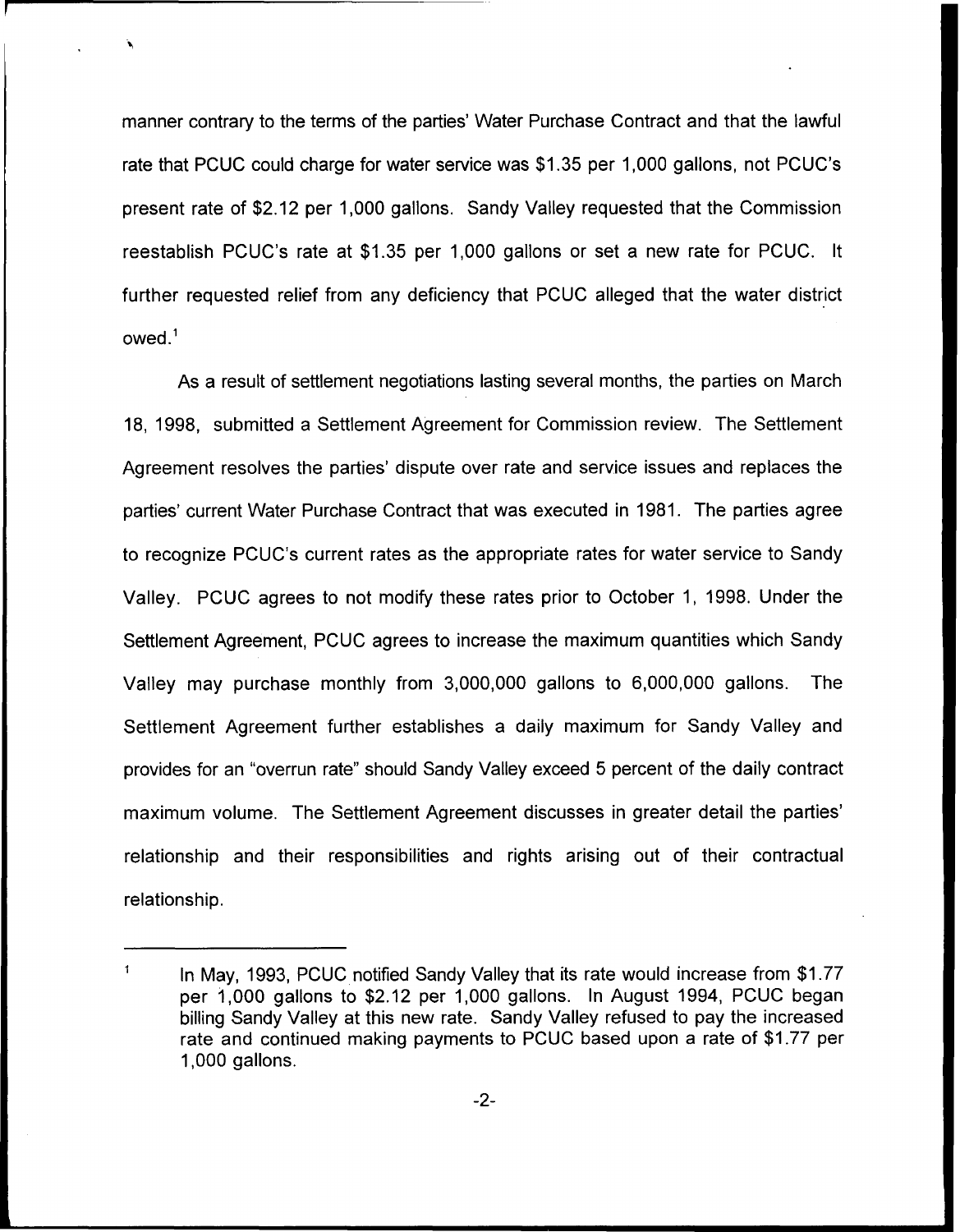Having reviewed the Settlement Agreement and being otherwise sufficiently advised, the Commission finds that the Settlement Agreement strikes a reasonable compromise between the parties, more clearly defines their relationship, is reasonable and in the public interest and should be accepted. The Commission further finds that, consistent with KRS 278.160(2)<sup>2</sup> and Administrative Regulation 807 KAR 5:011, Section 13, $3$  PCUC should file a copy of the Settlement Agreement with the Commission.<sup>4</sup>

IT IS THEREFORE ORDERED that:

- 1. The Joint Motion is granted.
- 2. The parties' Settlement Agreement is approved.
- 3. Sandy Valley's Complaint is dismissed with prejudice.

#### $\overline{2}$ KRS 278.160(2) states:

No utility shall charge, demand, collect or receive from any person a greater or less compensation for any service rendered or to be rendered than that prescribed in its filed schedules, and no person shall receive any service from any utility for a compensation greater or less than that prescribed in such schedules.

3 Administrative Regulation 807 KAR 5:011, Section 13, states:

> Every utility shall file true copies of all special contracts entered into governing utility service which set out rates, charges or conditions of service not included in its general tariff. The provisions of this regulation applicable to tariffs containing rates, rules and regulations, and general agreements, shall also apply to the rates and schedules set out in said special contracts, so far as practicable.

 $\overline{4}$ The Settlement Agreement contains provisions which specify the rates which PCUC must charge Sandy Valley for water service and several conditions under which such service must be provided. Under the provisions of Administrative Regulation 807 KAR 5:011, Section 13, it is a "special contract" and must be senaratelv filed with the Commission as part of PCUC's filed rate schedules.